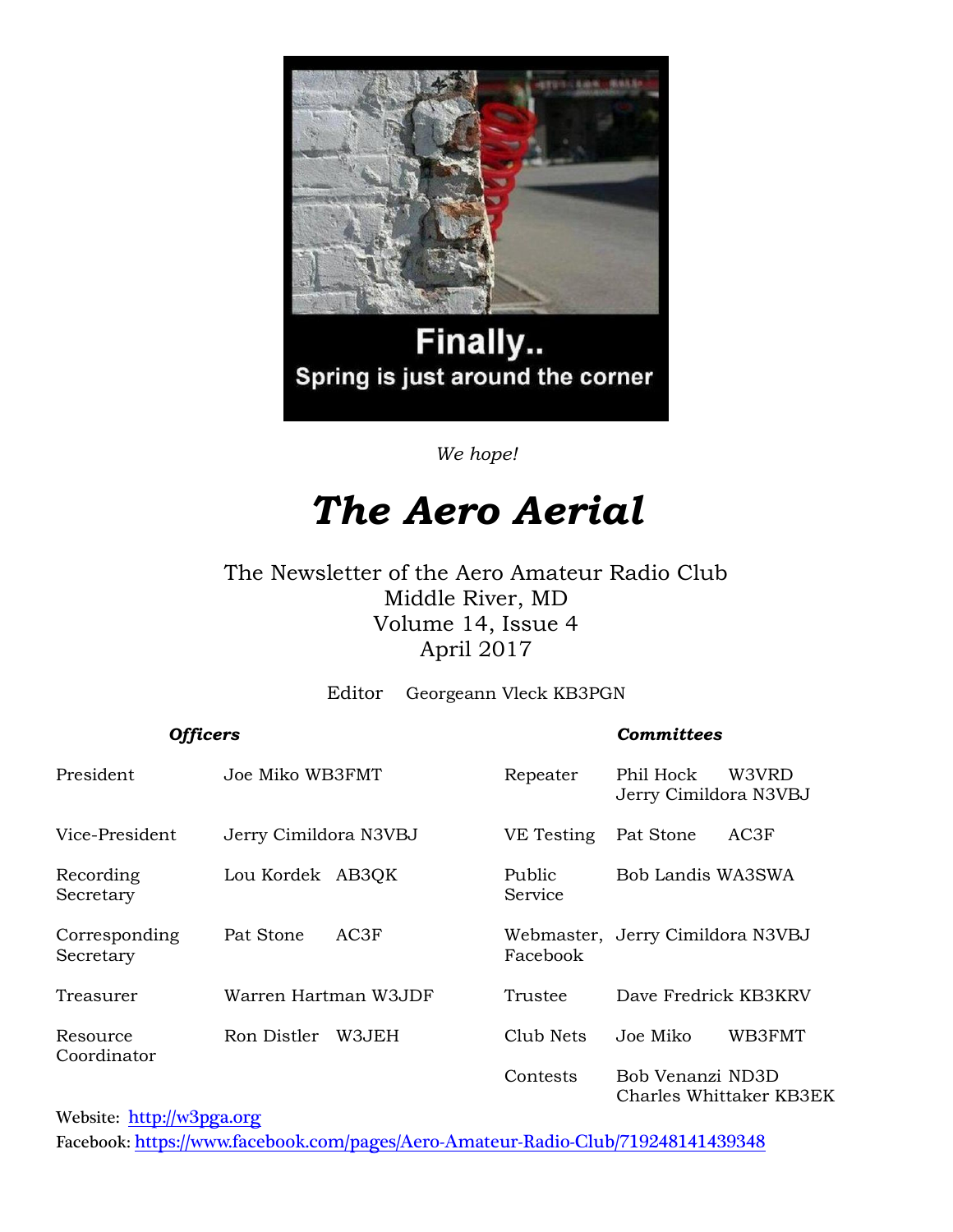# **About the Aero Amateur Radio Club**

#### **Meetings**

The Aero Amateur Radio Club meets on the first and third Wednesdays of the month at Essex SkyPark, 1401 Diffendall Road, Essex. Meetings begin at 7:30 p.m. local time. Meetings are canceled if Baltimore County Public Schools are closed or dismiss early.

#### Repeaters

W3PGA 2 M: INPUT : 147.84 MHz, OUTPUT : 147.24 MHz, PL 123.0 W3PGA 70 Cm: INPUT : 444.575 MHz, OUTPUT : 449.575 MHz, PL123.0 W3JEH 1.25 M: INPUT : 222.24 MHz, OUTPUT : 223.84 MHz

#### Club Nets

Second Wednesday Net – 10 Meters (28.445 MHz) @ 8 p.m. Local Time Fourth Wednesday Net – 2 Meters (147.24 MHz Repeater) @ 8 p.m. Local Time Fifth Wednesday Net – 70 Centimeters (449.575 MHz Repeater) @ 8 p.m. Local Time

#### Radio License Exams

The Aero Amateur Radio Club sponsors Amateur Radio License Exams with the ARRL VEC. Examination sessions are throughout the year. Walk-ins are welcome; arrive no later than 30 minutes after start time. \$15 charge.

#### 2017 Examination Schedule

| Time:  | $1:15$ pm                  | <b>Noon</b>                   |
|--------|----------------------------|-------------------------------|
| Dates: | Sunday, May 21             | Saturday, June 24             |
| Where: | <b>White Marsh Library</b> | <b>AeroARC Field Day Site</b> |

White Marsh Library, 8133 Sandpiper Circle, White Marsh, MD Contact: Patricia Stone AC3F, email: [ac3f@juno.com,](mailto:ac3f@juno.com) landline: 410-687-7209

### LOCAL AREA NETS

| Day                    | Time          | Freq. (MHz)   | <b>Net Name</b>                           |
|------------------------|---------------|---------------|-------------------------------------------|
| Daily                  | $9 - 10$ am   | 145.330       | <b>Oriole Net</b>                         |
| Daily                  | 6 pm          | 3.820         | Maryland Emergency Phone Net              |
| Daily                  | $6:30 - 7$ pm | 145.330 no PL | Balto. Traffic Net (b/u 146.670 PL 107.2) |
| Daily                  | 7 pm & 10 pm  | 3.643         | <b>MD/DC/DE Traffic Net</b>               |
| $2nd$ Tue              | $7:30$ pm     | 146.670       | <b>Baltimore County RACES Net</b>         |
| $2nd$ Wed              | 8 pm          | 28.445        | <b>Aero ARC Net</b>                       |
| $4th$ Wed              | 8 pm          | 147.240       | <b>Aero ARC Net</b>                       |
| $5th$ Wed              | 8 pm          | 449.575       | <b>Aero ARC Net</b>                       |
| Fridays                | $7:30$ pm     | 145.330       | Back in the Day Net                       |
| When activated by NOAA |               | 147.030       | SkyWarn (primary)                         |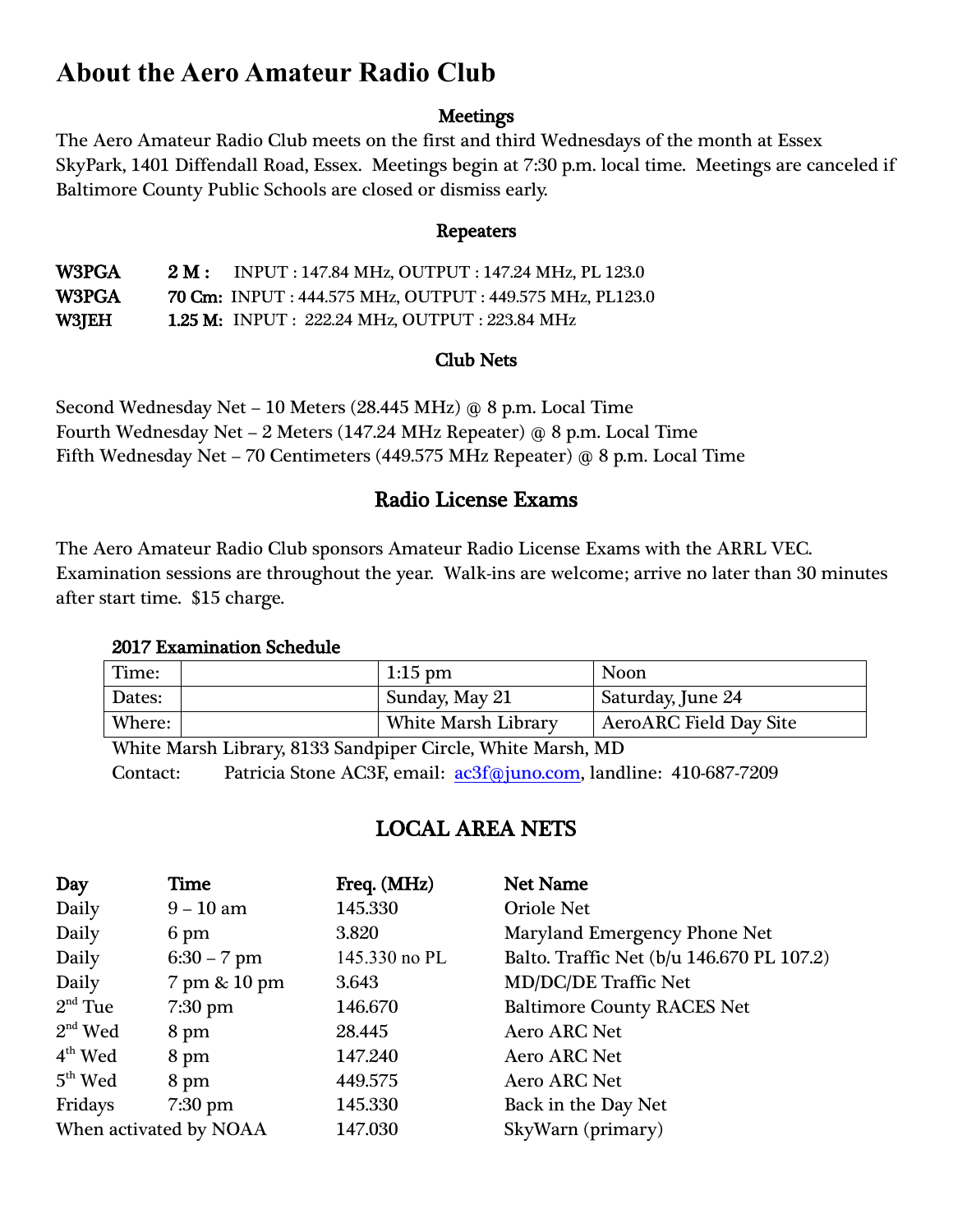## **Meeting Night Snow Plan**

See the March Aerial for details.

# NET REPORTS

#### **03-08-17: 28.445 MHz, 20:00 to 20:51 local.**

W3PGA Joe (NCS) Essex, W3JEH Ron Perry Hall, KC3HXL Joel Essex, KC3FRH Chuck Parkville, KB3FBL Jim Parkville, KA3ZWM Joe Rosedale

Joel will bring the MFJ 464 Code reader keyboard to the meeting on the  $15^{\text{th}}$ .

#### **03-15-17: SNOW net, 147.24r MHz, 20:00 to 21:12 local.**

W3PGA Joe (NCS) Essex, N3RES Ray Lutherville, AA3GG Gus Parkville, KB3JVP Ken Middle River, N3VBJ Jerry Towson, KB3QWC Larry Middle River, K2ODG Joe Chase, KC3IPK Dave Perry Hall, N1TTX Don Essex, AC3F Patricia Middle River, KC3FBM Franklin Parkville, AB3PP Calvin Towson, KC3HXL Joel Essex, KC3FNN Rob Parkville, K3ROJ Al Essex, KC3EPH Bill Dundalk, KC3FRH Chuck Parkville

The Aero ARC instituted their Snow Plan, because Baltimore Co. Schools were closed, and no meeting. **This is a record – there were 17 check-ins and the net lasted 1 hr 12 mins**.

#### **03-22-17: 147.24r MHz, 20:00 to 20:36 local.**

W3PGA Joe (NCS) Essex, N3VBJ Jerry Remote California, KC3HXL Joel Essex, KB3JVP Ken Middle River, AB3PP Calvin Baltimore City, W3VRD Phil Essex, KC3IPK Dave Perry Hall, AC3F Pat Middle River, KD3TP Steve Mobile Baltimore, W1ASA Izzy Baltimore City, KB3VAE Rich Middle River

#### **03-29-17: 449.575r MHz, 20:00 to 20:21 local**

W3PGA Joe (NCS) Essex, N3VBJ Jerry Towson, KB3VAE Rich Middle River, KB3QWC Larry Middle River, KC3IJN Owen Baltimore City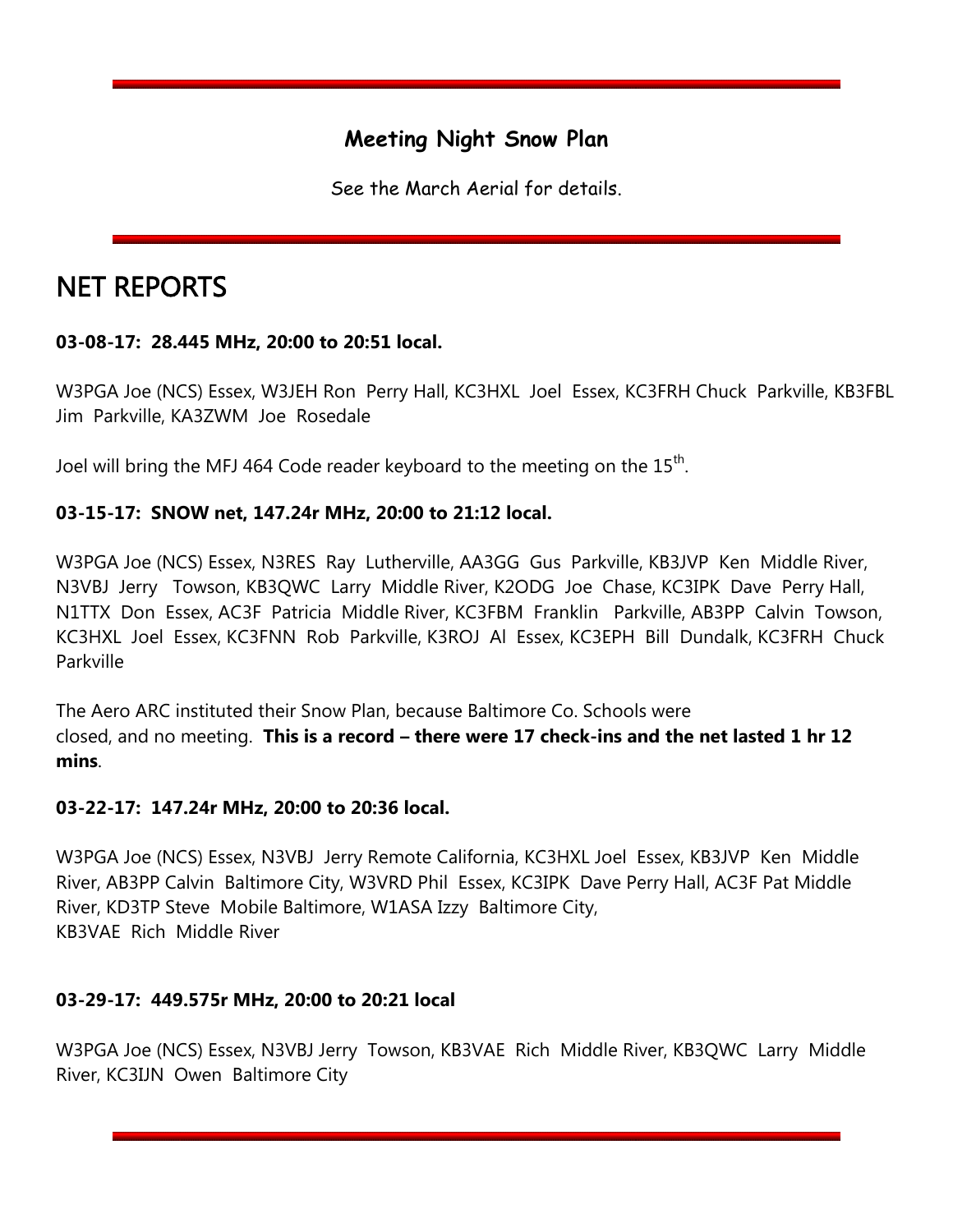# Upcoming Second Meeting Presentations

These presentations will be given at the Essex SkyPark FBO building after the business meeting.

| Date       | Topic                        | Presenter      |
|------------|------------------------------|----------------|
| 4/19/17    | VE Testing & Morse Code      | Patricia Stone |
| <b>TBA</b> | Contest Logging with N1MM    | Bob ND3D       |
| <b>TBA</b> | The Acu-rite Weather Station | ?Kelly KC3APF  |
| <b>TBA</b> | Ham Radio in the Modern Age  | Keon KE3HAY    |

#### **April Program Notes**

*by Pat Stone (AC3F)*

During our April 19<sup>th</sup> club meeting I would like to talk to you about our terrific VE Team and how you can join us. We will talk about what VE's do and how you can become a VE. Over the past 15 years our VE team has helped license or upgrade approximately 375 amateurs. Several have even joined our club. It is very satisfying to know that you have helped others join the Amateur Radio service.

In addition I would also like to introduce, or in some cases re-introduce, you to the wonderful world of CW (Morse code). Though it may seem challenging at first, it is a great way to communicate with other hams around the world. Once you get the "hang" of it, it's fun! Hope to see you there. --… …--



*This won't be our experience if Pat teaches us!*

*Any questions call Joe Miko at 443-956-0197.* Presenters who wish to submit a description of their talk may email it to Georgeann at [KB3PGN@reagan.com](mailto:KB3PGN@reagan.com) for inclusion in the Aerial.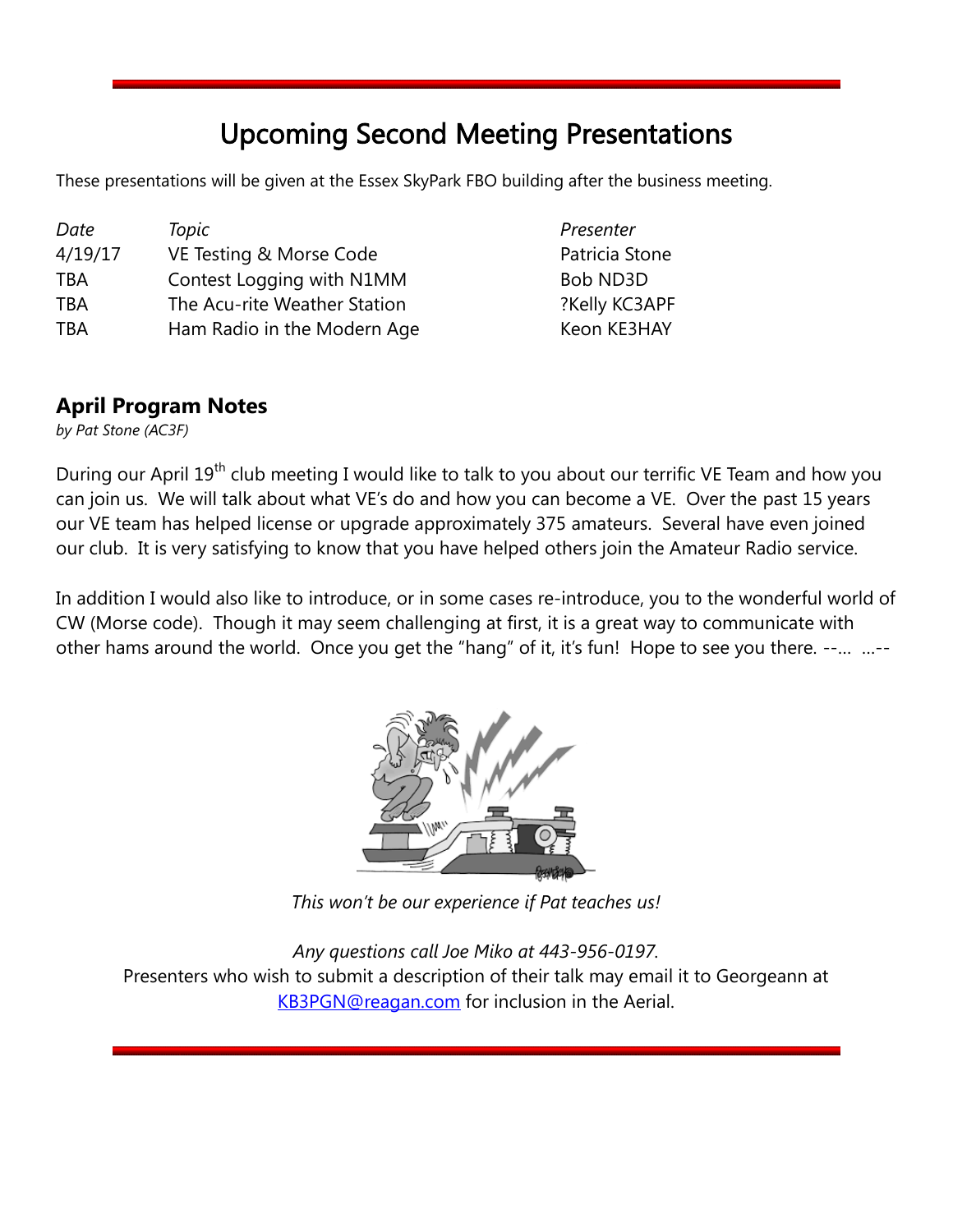

VE CORNER by Pat Stone, AC3F

Our next test session will be held at 1:15 pm on Sunday, May 21, 2017 at the White Marsh Library. Hope to see you then.

# UPCOMING HAMFESTS and EVENTS

# **Saturday, April 22, 2017: Delaware State Convention (Delmarva Amateur Radio and Electronics EXPO)**

Cheer Center, 546 South Bedford Street, Georgetown, DE 19947 [www.radioelectronicsexpo.com](http://www.radioelectronicsexpo.com/) Sponsor: Sussex Amateur Radio Association Talk-In: 147.090 (PL 156.7) Contact: Herbert Quick, KF3BT, PO Box 1431, Seaford, DE 19973, Phone: 302-629-4949, Email: [<herb@hamiltongraphics.com>](mailto:herb@hamiltongraphics.com)

#### **Saturday, April 29, 2017: 2017 York (Pennsylvania) Hamfest**

Elicker's Grove Park , 511 Roth Church Road, Spring Grove, Pennsylvania [http://www.yorkhamfest.org](http://www.yorkhamfest.org/) Sponsor: York Hamfest Foundation Contact: Duane Sterner, Email: [duane.sterner@yahoo.com](mailto:duane.sterner@yahoo.com)

#### **Saturday, May 6, 2017: The Greater Hagerstown Hamfest**

Washingtown County Agriculture Center, MD Route 65 South, Sharpsburg Pike, Hagerstown, MD <http://w3cwc.org/Portals/5/Hagerstown%20Hamfest%202017.pdf> Sponsor: Antietam Radio Association Talk-In: 147.09 (PL 100) & 146.94 backup Contact: Herm Niedzielski, K2AVA, 21512 Leitersburg-Smithsburg Rd, Hagerstown, MD 21742, Phone: 301-791-5841, Email: [k2ava@myactv.net](mailto:k2ava@myactv.net)

**Friday, May 19, 2017 through Sunday, May 21, 2017: 2017 Dayton [Ohio] Hamvention** Greene County Fair & Exposition Center, 120 Fairground Rd, Xenia, OH 45385 [<http://www.hamvention.org>](http://www.hamvention.org/) Sponsor: Dayton Amateur Radio Association Talk-In: 146.94 & 146.91 (alternate) Contact: Phone: 937-276-6930, Email: [<info@hamvention.org>](mailto:info@hamvention.org)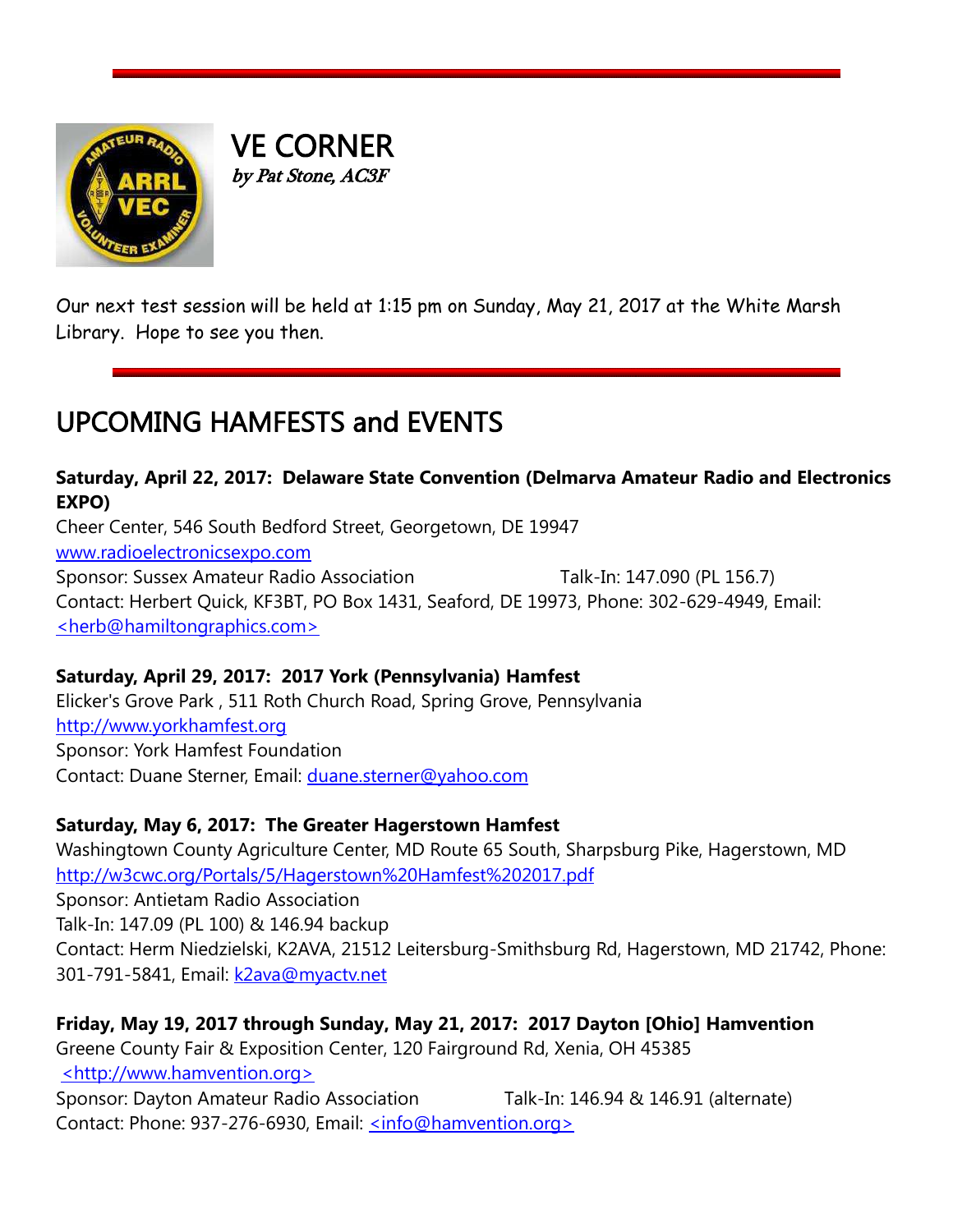#### **Saturday, June 17, 2017: CVARC HAMFEST 2017**

Sponsor: Cumberland Valley Amateur Radio Club Cumberland Valley Engine & Machinery Association (CVEMA) Show Grounds 1501 Criders Church Road, Chambersburg, PA 17201 Website: [www.w3ach.org](http://www.w3ach.org/) Talk-In: 147.12 (CTCSS 100.0 Hz) Contact: Ray Smith, N3TWU, 27 N. Queen Street, Shippensburg, PA 17257, Phone: 717-377-3550, Email: [raysmith@pa.net](mailto:raysmith@pa.net)

#### **Sunday, June 18, 2017: BARC's Father's Day Hamfest**

Arcadia Volunteer Fire Company Grounds, 16020 Carnival Avenue, Upperco, MD 21155 [www.w3ft.com](http://www.w3ft.com/) Sponsor: Baltimore Amateur Radio Club Talk-In: None Contact: Dave Shadwell, AB3TE, PO Box 120, Reisterstown, MD 21136, Phone: 443-465-6583, E-mail: [<w3ft67@yahoo.com>](mailto:w3ft67@yahoo.com)

#### **Sunday, July 1, 2017: Harrisburg Radio Amateurs Club Firecracker Hamfest**

Sponsor: Harrisburg Radio Amateurs' Club Harrisburg Area Community College, 3599 Industrial Road, Harrisburg, PA 17101 Website: [http://www.w3uu.org](http://www.w3uu.org/) Talk-In: 146.76 (CTCSS 100.0 Hz) Contact: Tim Lehman, KB3OZA, PO Box 453, Hummelstown, PA 17036, Phone: 717 461-3398, Email: [kb3oza@arrl.net](mailto:kb3oza@arrl.net)

#### **Sunday, August 6, 2017: 67th Annual Berryville Hamfest**

Sponsor: Shenandoah Valley Amateur Radio Club Clarke County Ruritan Fairgrounds, 890 West Main Street, Berryville, VA 22611 Website: [www.shenvalarc.org/hamfest](http://www.shenvalarc.org/hamfest) Contact: Thomas Brownlee, AF2D, 744 Gafia Lodge Road, Middletown, VA 22645, Phone: 540-869- 7065, E-mail: [af2d@arrl.net](mailto:af2d@arrl.net)

#### **Glenn L. Martin Aviation Museum 2017 Schedule of Events**

**Speaker Series** (free)

Monday, **April 3**: Al Pollard, Chief of Operations and Maintenance, Martin State Airport. Topic: Keeping the Airport Running Monday, **May 1**: Aaron Harrington, aerospace engineer, Aberdeen Proving Ground. Topic: Drone Project at the U.S. Army Research Lab Monday, **June 5**: Tom Jones, Essex native and veteran astronaut Monday, **July 3**: TBA

Talks begin at 7 PM in the Lockheed Martin auditorium, 2323 Eastern Blvd. Lockheed Martin requires a photo ID, and children under 18 must be accompanied by an adult. The series runs the first Monday of every month from April to November unless it is a federal holiday.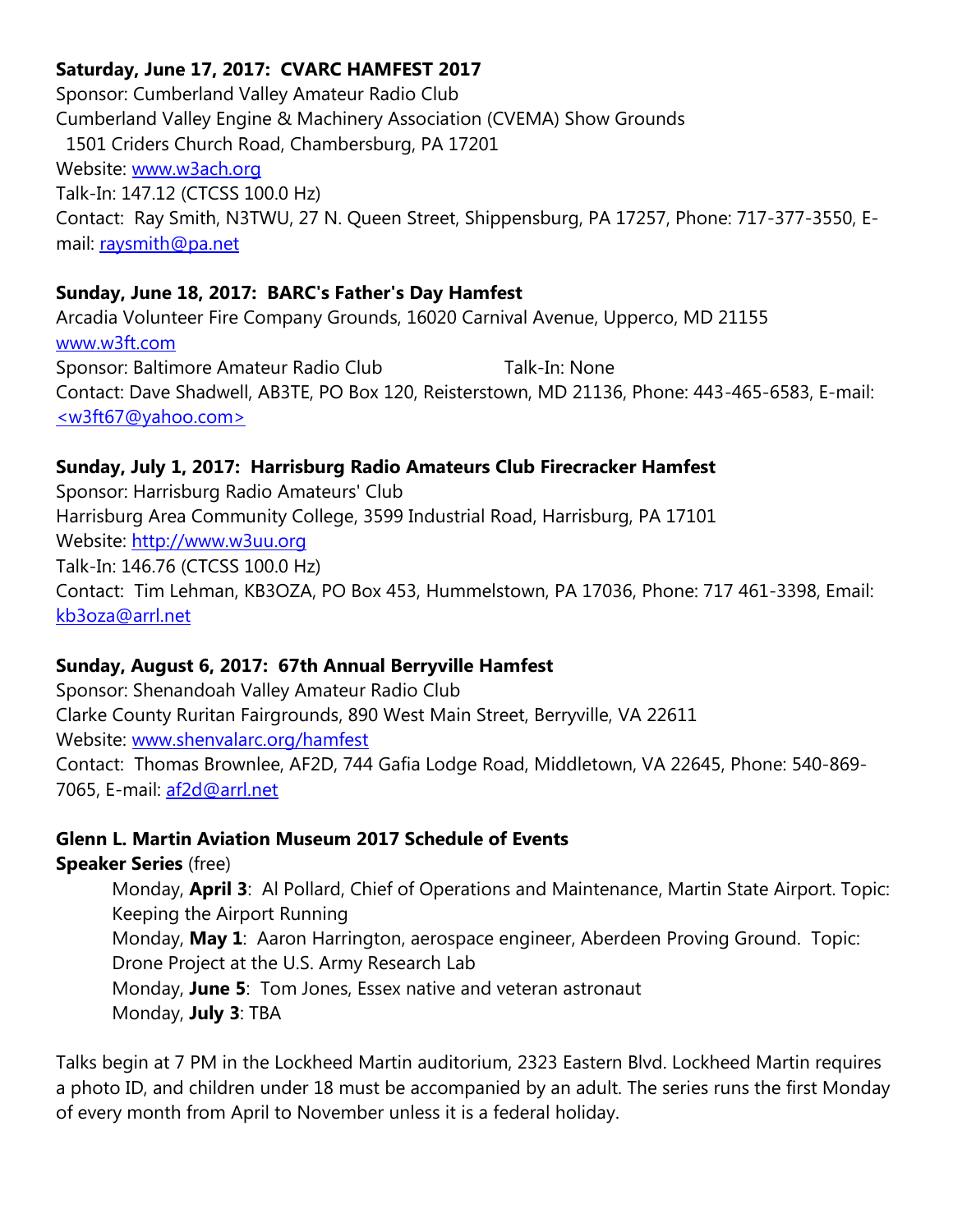**Open Cockpit** has new hours for 2017 so visitors can beat the heat. Shuttle buses to the flight line begin at 9:15 AM and the last bus goes to Strawberry Point at noon. In the event of rain, the Open Cockpit will be canceled.

Saturday, April 8, Saturday, May 13, Saturday, June 10, Saturday, July 8

*Source: Martin Museum newsletter, Spring 2017*

#### **Space Telescope Science Institute – Public Lecture Series**

**April 4, 2017: Speaker:** David Law, Space Telescope Science Institute **Title:** Integrated Field Unit Spectroscopy **May 2, 2017: Speaker:** Mia Bovill, Space Telescope Science Institute **Title:** The Harvard Computers and the HR Diagram

**SKYWARN® CLASSES --** "Basics" is a prerequisite for all other courses.

#### **BASICS**

03-02-2017, 6:30 - 9:30 PM Fairfax County Fire and Rescue Academy, 4600 West Ox Road, Fairfax, VA 22030 REGISTRATION: [https://skywarnbasicsfairfax.eventbrite.com](https://skywarnbasicsfairfax.eventbrite.com/)

#### **BASICS**

04-03-2017, 6:30 - 9:30 PM Maryland Fire & Rescue Institute, 4500 Campus Drive, College Park, MD 20740 REGISTRATION: [https://skywarnbasicsprincegeorges.eventbrite.com](https://skywarnbasicsprincegeorges.eventbrite.com/)

#### **FLOOD (Advanced)**

04-05-2017, 6:30 - 9:30 PM Montgomery Public Safety HQ 100 Edison Park Drive, Gaithersburg, MD 20878 REGISTRATION: [https://skywarnmontgomeryflood.eventbrite.com](https://skywarnmontgomeryflood.eventbrite.com/)

#### **FLOOD (Advanced)**

04-12-2017, 6:30 - 9:30 PM Jefferson Independent Fire Company, 200 West 2nd Avenue, Ranson, WV 25438 REGISTRATION: [https://skywarnfloodjefferson.eventbrite.com](https://skywarnfloodjefferson.eventbrite.com/)

#### **FLOOD (Advanced)**

04-18-2017, 7:00 - 10:00 PM Loudoun Co. Fire and Rescue Training Ctr., 16600 Courage Court, Leesburg, VA 20175 REGISTRATION: [https://skywarnfloodloudoun.eventbrite.com](https://skywarnfloodloudoun.eventbrite.com/)

#### **BASICS**

04-24-2017, 6:30 - 9:30 PM Harford Co. Department of Emergency Services, 2220 Ady Road, Forest Hill, MD 21050 REGISTRATION: [https://skywarnbasicsharford.eventbrite.com](https://skywarnbasicsharford.eventbrite.com/)

Visit this webpage for details - <http://www.weather.gov/lwx/skywarn>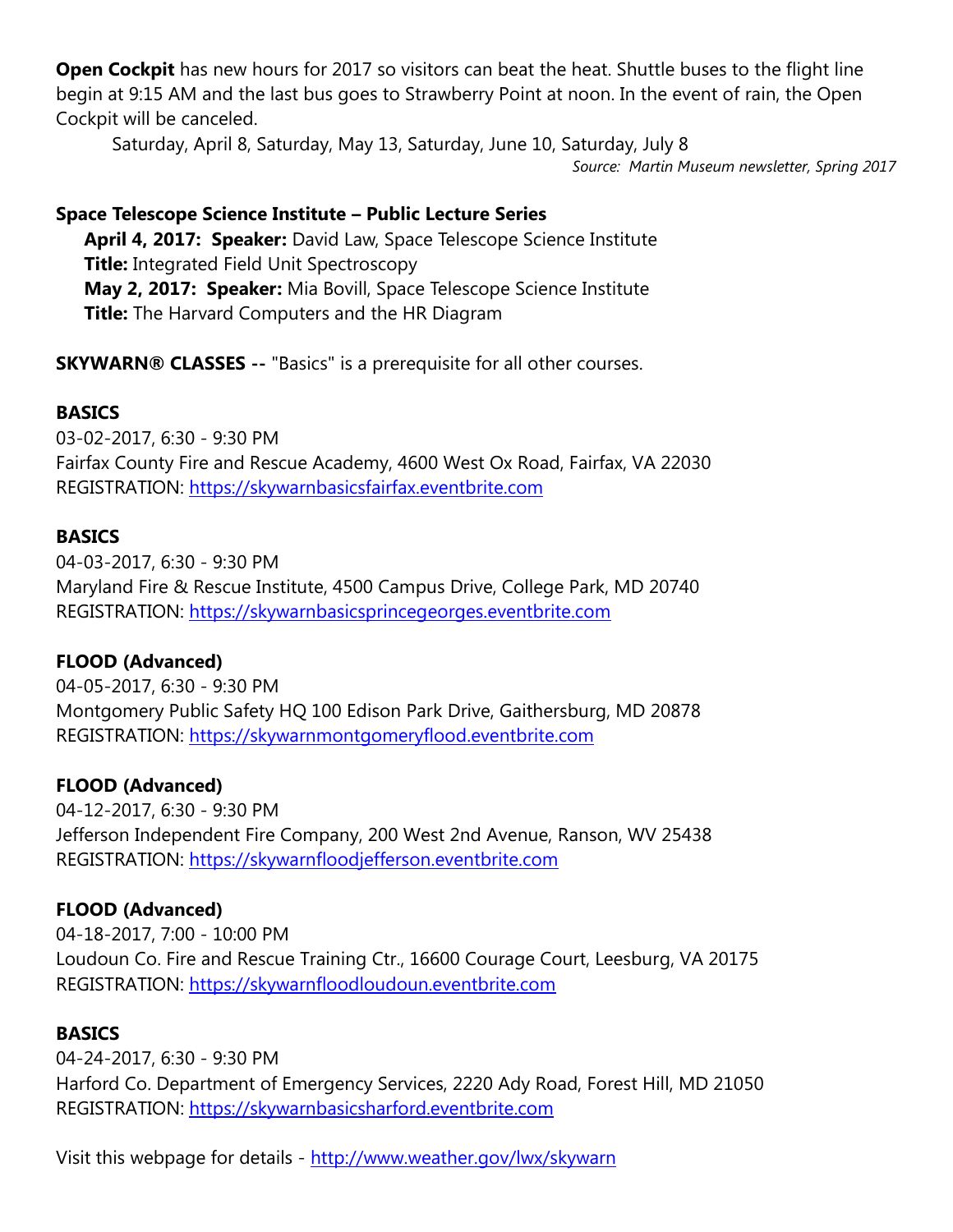#### **Preparation for Public Service Events: Advice from an Organizer**

*Adapted by Georgeann Vleck KB3PGN from an article by Bill Burkett, KE7IXS, of the Yavapai Amateur Radio Club*

#### **Before the event:**

Choose a reliable radio you have used before. Make sure you know how to key in a frequency in VFO mode. Conditions are variable, and an agreed-on frequency may have to be changed.

Agree on the frequency to be used, whether simplex or a repeater. If using an HT, bring extra batteries and your most reliable antenna. A rubber duck may not be adequate. If distance is involved, a mag mount 5/8 wave antenna would be a good option. If the environment will be noisy, bring a headset, and make sure it works with your equipment. If connecting to a power supply, bring appropriate cables, such as a cable with gator clips for connecting to a car battery or a cigarette lighter adapter.

Bring your lunch and plenty of water or other drink. There may not be food available, or there may not be time for a food run. Dress for the weather. Have a first aid kit, sunscreen, insect repellent if appropriate to the weather.

If working a big event, bring paper and pencils for taking notes.

#### **Day of the event:**

Arrive on time, of course.

If the area/location is unfamiliar, come early to familiarize yourself with it, meet up with served agency personnel, and check in with net control (if applicable).

Move about to improve communications if necessary.

Keep talk to a minimum. Only necessary traffic.